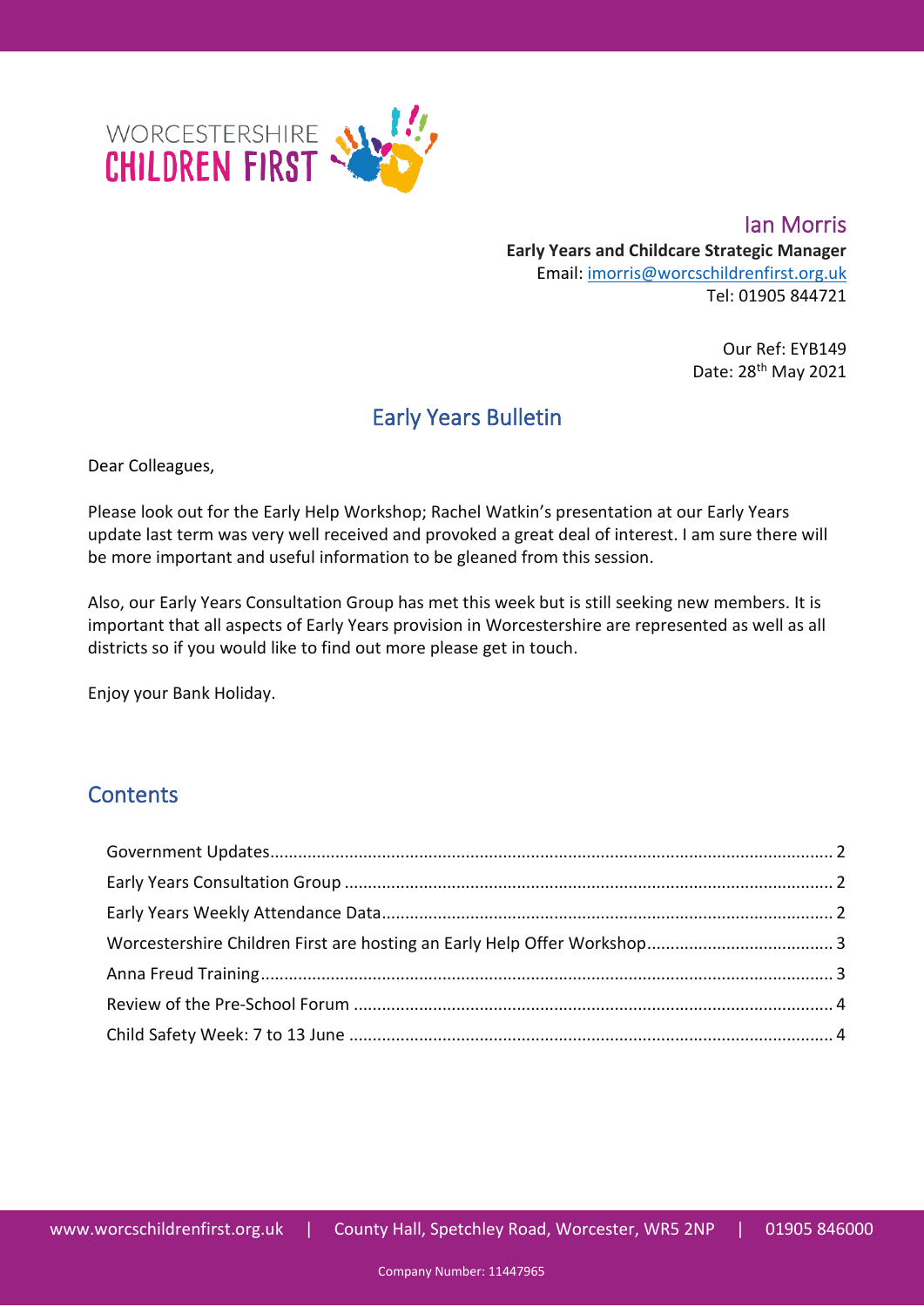### Government Updates

#### [Early years register providers inspection requirements for Ofsted](https://eur02.safelinks.protection.outlook.com/?url=https%3A%2F%2Fwww.gov.uk%2Fgovernment%2Fpublications%2Fearly-years-register-providers-inspection-requirements-for-ofsted%3Futm_medium%3Demail%26utm_campaign%3Dgovuk-notifications%26utm_source%3Ded52154e-d843-4297-a1d2-0e264791428c%26utm_content%3Dimmediately&data=04%7C01%7CIMorris%40worcschildrenfirst.org.uk%7C51675ce4980d4c59853308d92055574c%7Cacf41887bd3745d39e6547cde48dc85a%7C0%7C0%7C637576373345335086%7CUnknown%7CTWFpbGZsb3d8eyJWIjoiMC4wLjAwMDAiLCJQIjoiV2luMzIiLCJBTiI6Ik1haWwiLCJXVCI6Mn0%3D%7C1000&sdata=S4MqoqQKqHkz6caWjGnQCuX3xvWE%2BtxYMihBXLu2%2FCc%3D&reserved=0)

Page summary: DfE requirements for Ofsted when inspecting early years childcare providers

### <span id="page-1-0"></span>Early Years Consultation Group

Our newly reformed Early Years consultation group met for the first time on Tuesday. The Early Years Consultation Group is a collection of Early Years providers and members from the Early Years team and Worcestershire Children First.

The group meet monthly to discuss the service delivered by Education Services on behalf of Worcestershire Children First; available training and the Nursery Education Funding, plus any other business related to running early years provision.

We do, however, have a number of vacancies so if you would like to become involved please contact Ian Morris at [imorris@worcschildrenfirst.org.uk.](mailto:imorris@worcschildrenfirst.org.uk)

- Wychavon; sessional and childminder vacancies
- Wyre Forest; full day care/ sessional/ childminder/ school vacancies
- Worcester; full day care/ sessional/ childminder/ school vacancies
- Redditch; sessional/ childminder vacancies
- Malvern; full day care/ sessional/ childminder vacancies
- Bromsgrove; sessional/childminder/school vacancies

### <span id="page-1-1"></span>Early Years Weekly Attendance Data

Thank you for your ongoing data returns.

The form for the week commencing **Monday 24th May** is now live: <https://forms.office.com/r/bsWQyqkFsY>

Please be aware that you need to use the new link every week – you will **not be able to access the Form** via last week's link.

The form should be submitted by **9am on Tuesday 1st June**. Schools with nursery provision should also submit a return for the **nursery/pre-school children** only.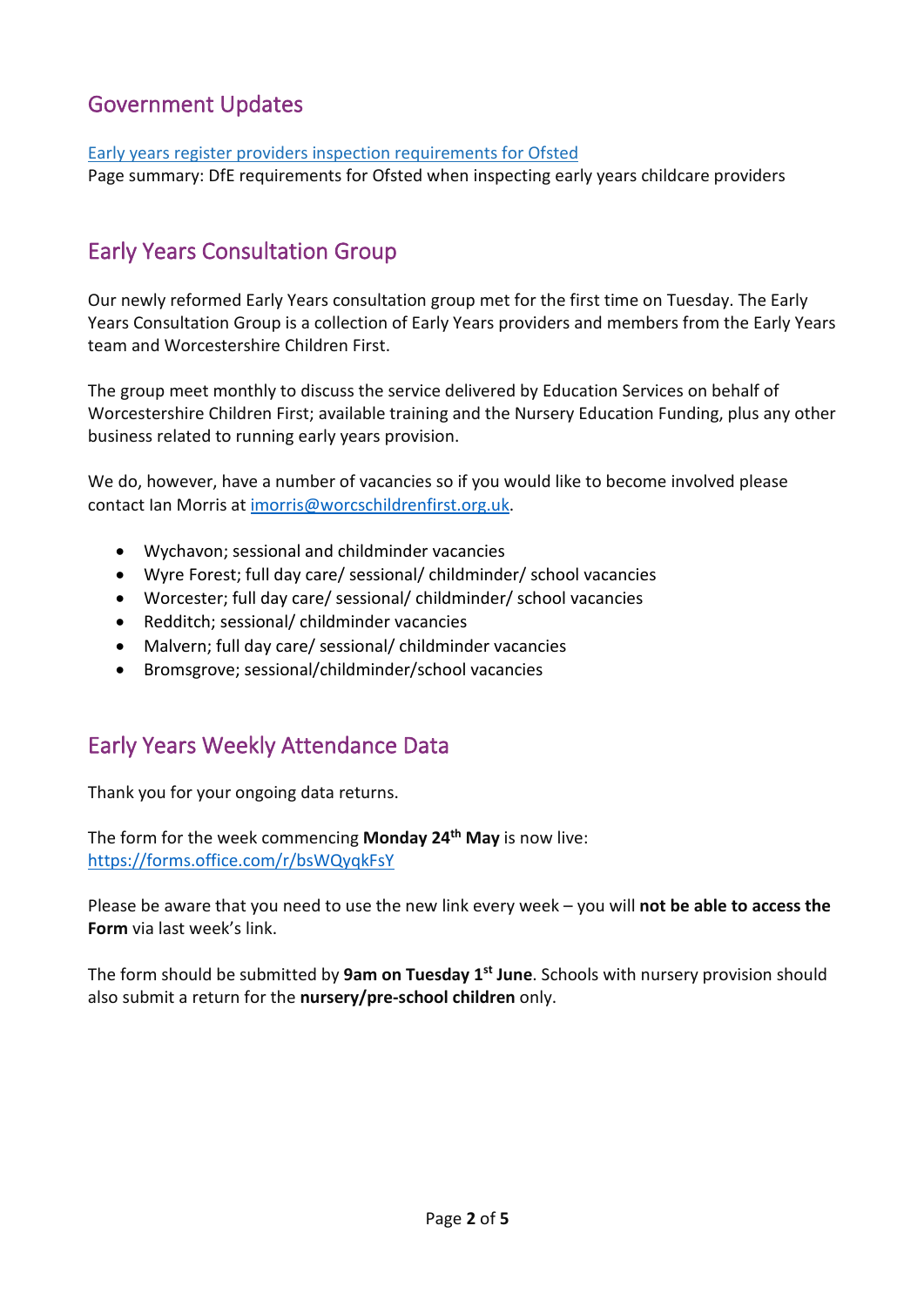# <span id="page-2-0"></span>Worcestershire Children First are hosting an Early Help Offer Workshop

#### **Thursday 10th June at 3.30pm to increase partners' understanding of the 'Early Help Offer'**

You are invited to attend and hear presentations from key service providers on how they can enhance and support your setting's Early Help Offer.

The following questions will be answered:

- What is an Early Help Offer and why does my setting need one?
- What should be on my setting's Early Help Offer?
- How can I make my setting's Early Help Offer accessible to parents/carers?

For more information and to book your place on the workshop, please visit: <https://www.eventbrite.co.uk/e/early-help-offer-workshop-tickets-153944561327>

For any questions please contact the team on [earlyhelppartnership@worcschildrenfirst.org.uk](mailto:earlyhelppartnership@worcschildrenfirst.org.uk)

### <span id="page-2-1"></span>Anna Freud Training

#### **The Anna Freud Centre is announcing a series of free webinars aimed at all early years practitioners.**

Sadly, a large number of early years workers are likely to come across children who have experienced some kind of trauma during their work. Trauma can be caused by a range of events and experiences. Some children may have encountered neglect, abuse, or violence, and others might be dealing with the fallout from an accident, bereavement or natural disaster.

This webinar will offer early years workers clear and practical guidance on how they can manage the needs of children in their care who have experienced some kind of trauma. It will look at the different reactions young children may have and explore a range of ways that you might be able to manage their needs and support them as best you can within your setting.

This webinar will look at: Supporting children in early years settings who may have experienced trauma on June 24th, 16:30-18:00.

[Early Years Webinar: Supporting children in early years settings who may have experienced trauma](https://www.annafreud.org/training/training-and-conferences-overview/online-conferences-webinars-and-events/early-years-webinar-supporting-children-in-early-years-settings-who-may-have-experienced-trauma/?mc_cid=c4bccdc5eb&mc_eid=f367de1f0f)  [\(annafreud.org\)](https://www.annafreud.org/training/training-and-conferences-overview/online-conferences-webinars-and-events/early-years-webinar-supporting-children-in-early-years-settings-who-may-have-experienced-trauma/?mc_cid=c4bccdc5eb&mc_eid=f367de1f0f)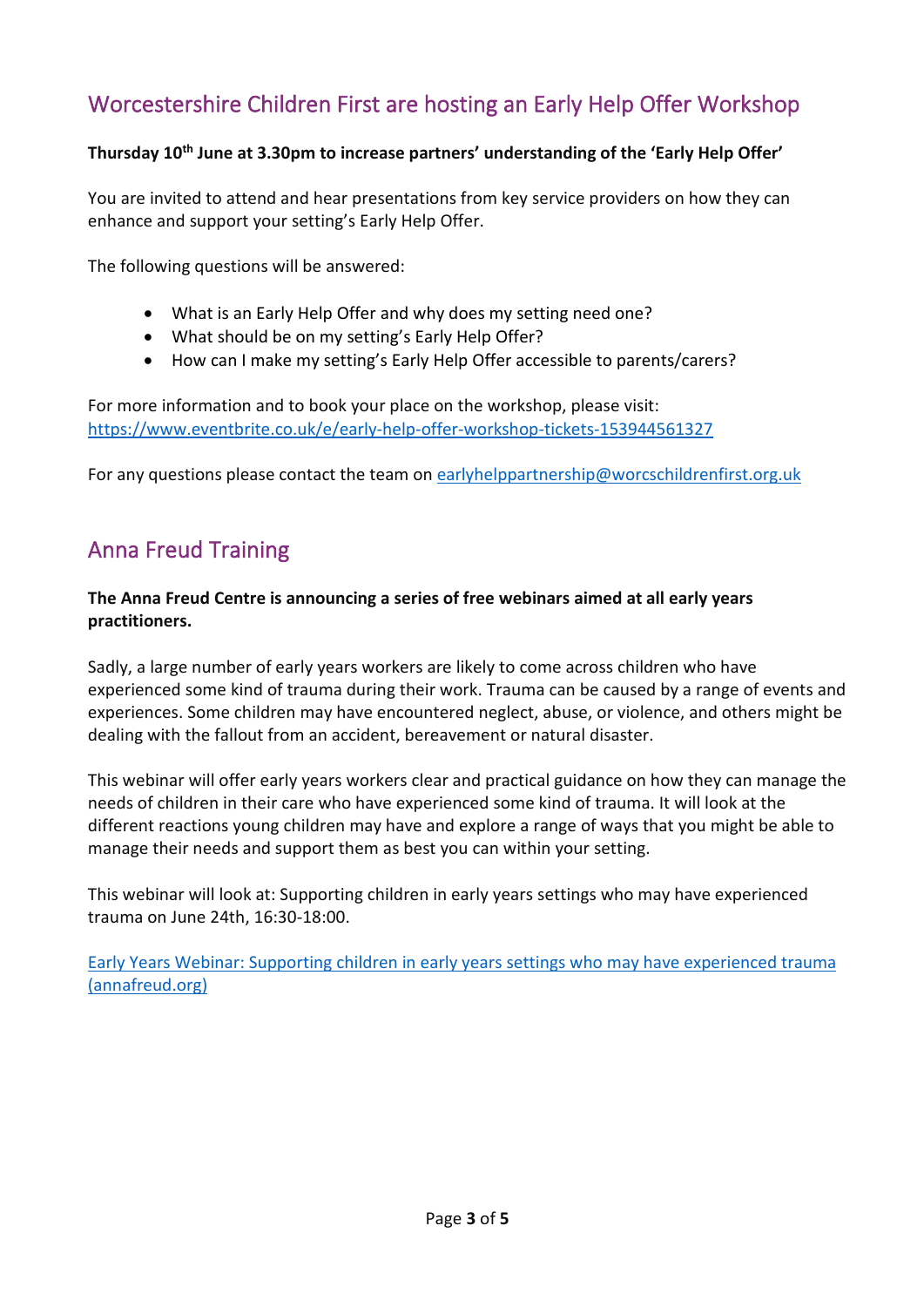# <span id="page-3-0"></span>Review of the Pre-School Forum

Worcestershire Children First are reviewing the functions and impact of the Pre-School Forum; the process in which the local authority monitors children with SEND during their preschool education.

We would appreciate all professionals involved in the forum answering the questions in the survey, to aid our review and identify areas of strengths and areas for development. This includes all health and education specialist workers, school-based SENCOs and Private, Voluntary and Independent Early Years practitioners/SENCO's.

#### [Access the survey for professionals](https://forms.office.com/Pages/ResponsePage.aspx?id=hxj0rDe900WeZUfN5I3IWsURlASJL01Fh_oaGUQpH4tUQVBTMFRFRFROS1ZSRkNGNFNSWUczUlo2Wi4u)

**A separate survey has been created specifically for parents/carers and we would appreciate professionals disseminating the following link to the survey for any parent carers that have had involvement with the Preschool Forum.**

#### [Access the survey for parents and carers](https://forms.office.com/Pages/ResponsePage.aspx?id=hxj0rDe900WeZUfN5I3IWsURlASJL01Fh_oaGUQpH4tUMjBCS05TVUM0RVdRT0xaQzJIWU1KTlk2VS4u)

Please take this opportunity to let us know how the Pre-School Forum discussions, referrals and decisions impacts or impacted on the children you support.

The responses will be collated, and an action plan issued with a view of implementing any improvements and recommendations in September 2021.

#### **The closing date for comments is Friday 2 July.**

It takes approximately 6 minutes to complete and we urge all interested parties to contribute their thoughts to the review.

### <span id="page-3-1"></span>Child Safety Week: 7 to 13 June

Child Safety Week is an annual community education campaign run by the Child Accident Prevention Trust (CAPT), acting as a catalyst for thousands of safety conversations and activities UKwide. They help families build confidence and skills in managing the real risks to children's safety. They want all children to have the freedom to grow and learn, safe from serious harm.

This year, Child Safety Week runs from Monday 7th to Sunday 13th June with the theme **Share because you care**.

There are a new of free resources available on the [Child Safety Week page on the CAPT website](https://www.capt.org.uk/Pages/Category/child-safety-week) including: [Fact sheets,](https://eur02.safelinks.protection.outlook.com/?url=https%3A%2F%2Fchildsafetyweek.us7.list-manage.com%2Ftrack%2Fclick%3Fu%3Df1346f3ff5a62d47baae512fa%26id%3Da97b787c23%26e%3D7306d5b541&data=04%7C01%7CSRoberts2%40worcestershire.gov.uk%7C154a1397c5bf4ff2ea0e08d91b6dc264%7Cacf41887bd3745d39e6547cde48dc85a%7C0%7C0%7C637570980702866609%7CUnknown%7CTWFpbGZsb3d8eyJWIjoiMC4wLjAwMDAiLCJQIjoiV2luMzIiLCJBTiI6Ik1haWwiLCJXVCI6Mn0%3D%7C1000&sdata=i%2FZ3oadXoqoM%2BifjGMKvnDD%2BG7%2B4CXZfd%2FrkUG9vBU0%3D&reserved=0) [Session cards,](https://eur02.safelinks.protection.outlook.com/?url=https%3A%2F%2Fchildsafetyweek.us7.list-manage.com%2Ftrack%2Fclick%3Fu%3Df1346f3ff5a62d47baae512fa%26id%3Ddedf9473f8%26e%3D7306d5b541&data=04%7C01%7CSRoberts2%40worcestershire.gov.uk%7C154a1397c5bf4ff2ea0e08d91b6dc264%7Cacf41887bd3745d39e6547cde48dc85a%7C0%7C0%7C637570980702866609%7CUnknown%7CTWFpbGZsb3d8eyJWIjoiMC4wLjAwMDAiLCJQIjoiV2luMzIiLCJBTiI6Ik1haWwiLCJXVCI6Mn0%3D%7C1000&sdata=YpJaiPvZEpXD50sf69%2BXJ7yQyAw1Z0F2o692KHRmHMU%3D&reserved=0) [Displays,](https://eur02.safelinks.protection.outlook.com/?url=https%3A%2F%2Fchildsafetyweek.us7.list-manage.com%2Ftrack%2Fclick%3Fu%3Df1346f3ff5a62d47baae512fa%26id%3Ddbdca3a529%26e%3D7306d5b541&data=04%7C01%7CSRoberts2%40worcestershire.gov.uk%7C154a1397c5bf4ff2ea0e08d91b6dc264%7Cacf41887bd3745d39e6547cde48dc85a%7C0%7C0%7C637570980702876558%7CUnknown%7CTWFpbGZsb3d8eyJWIjoiMC4wLjAwMDAiLCJQIjoiV2luMzIiLCJBTiI6Ik1haWwiLCJXVCI6Mn0%3D%7C1000&sdata=wG50xEamnaFlv3Xh8oPbNzpIVnmCFt3dwICBNHgX%2BiA%3D&reserved=0) [Child Safety Week poster a](https://eur02.safelinks.protection.outlook.com/?url=https%3A%2F%2Fchildsafetyweek.us7.list-manage.com%2Ftrack%2Fclick%3Fu%3Df1346f3ff5a62d47baae512fa%26id%3D441c0b8073%26e%3D7306d5b541&data=04%7C01%7CSRoberts2%40worcestershire.gov.uk%7C154a1397c5bf4ff2ea0e08d91b6dc264%7Cacf41887bd3745d39e6547cde48dc85a%7C0%7C0%7C637570980702876558%7CUnknown%7CTWFpbGZsb3d8eyJWIjoiMC4wLjAwMDAiLCJQIjoiV2luMzIiLCJBTiI6Ik1haWwiLCJXVCI6Mn0%3D%7C1000&sdata=qJi0lqVbfOqy7WtxohJIOenhdTqExgiUJPbzmbdtv9I%3D&reserved=0)nd ['We support Child](https://eur02.safelinks.protection.outlook.com/?url=https%3A%2F%2Fchildsafetyweek.us7.list-manage.com%2Ftrack%2Fclick%3Fu%3Df1346f3ff5a62d47baae512fa%26id%3D5f97fdd45e%26e%3D7306d5b541&data=04%7C01%7CSRoberts2%40worcestershire.gov.uk%7C154a1397c5bf4ff2ea0e08d91b6dc264%7Cacf41887bd3745d39e6547cde48dc85a%7C0%7C0%7C637570980702876558%7CUnknown%7CTWFpbGZsb3d8eyJWIjoiMC4wLjAwMDAiLCJQIjoiV2luMzIiLCJBTiI6Ik1haWwiLCJXVCI6Mn0%3D%7C1000&sdata=h3Y9wdfN8VsyjjrGWFTWGFNna7iJJD48lPVgKLPjvwk%3D&reserved=0)  [Safety](https://eur02.safelinks.protection.outlook.com/?url=https%3A%2F%2Fchildsafetyweek.us7.list-manage.com%2Ftrack%2Fclick%3Fu%3Df1346f3ff5a62d47baae512fa%26id%3D5f97fdd45e%26e%3D7306d5b541&data=04%7C01%7CSRoberts2%40worcestershire.gov.uk%7C154a1397c5bf4ff2ea0e08d91b6dc264%7Cacf41887bd3745d39e6547cde48dc85a%7C0%7C0%7C637570980702876558%7CUnknown%7CTWFpbGZsb3d8eyJWIjoiMC4wLjAwMDAiLCJQIjoiV2luMzIiLCJBTiI6Ik1haWwiLCJXVCI6Mn0%3D%7C1000&sdata=h3Y9wdfN8VsyjjrGWFTWGFNna7iJJD48lPVgKLPjvwk%3D&reserved=0) [Week' logo.](https://eur02.safelinks.protection.outlook.com/?url=https%3A%2F%2Fchildsafetyweek.us7.list-manage.com%2Ftrack%2Fclick%3Fu%3Df1346f3ff5a62d47baae512fa%26id%3D5f97fdd45e%26e%3D7306d5b541&data=04%7C01%7CSRoberts2%40worcestershire.gov.uk%7C154a1397c5bf4ff2ea0e08d91b6dc264%7Cacf41887bd3745d39e6547cde48dc85a%7C0%7C0%7C637570980702876558%7CUnknown%7CTWFpbGZsb3d8eyJWIjoiMC4wLjAwMDAiLCJQIjoiV2luMzIiLCJBTiI6Ik1haWwiLCJXVCI6Mn0%3D%7C1000&sdata=h3Y9wdfN8VsyjjrGWFTWGFNna7iJJD48lPVgKLPjvwk%3D&reserved=0)

For more information visit the CAPT website at:<https://www.capt.org.uk/>